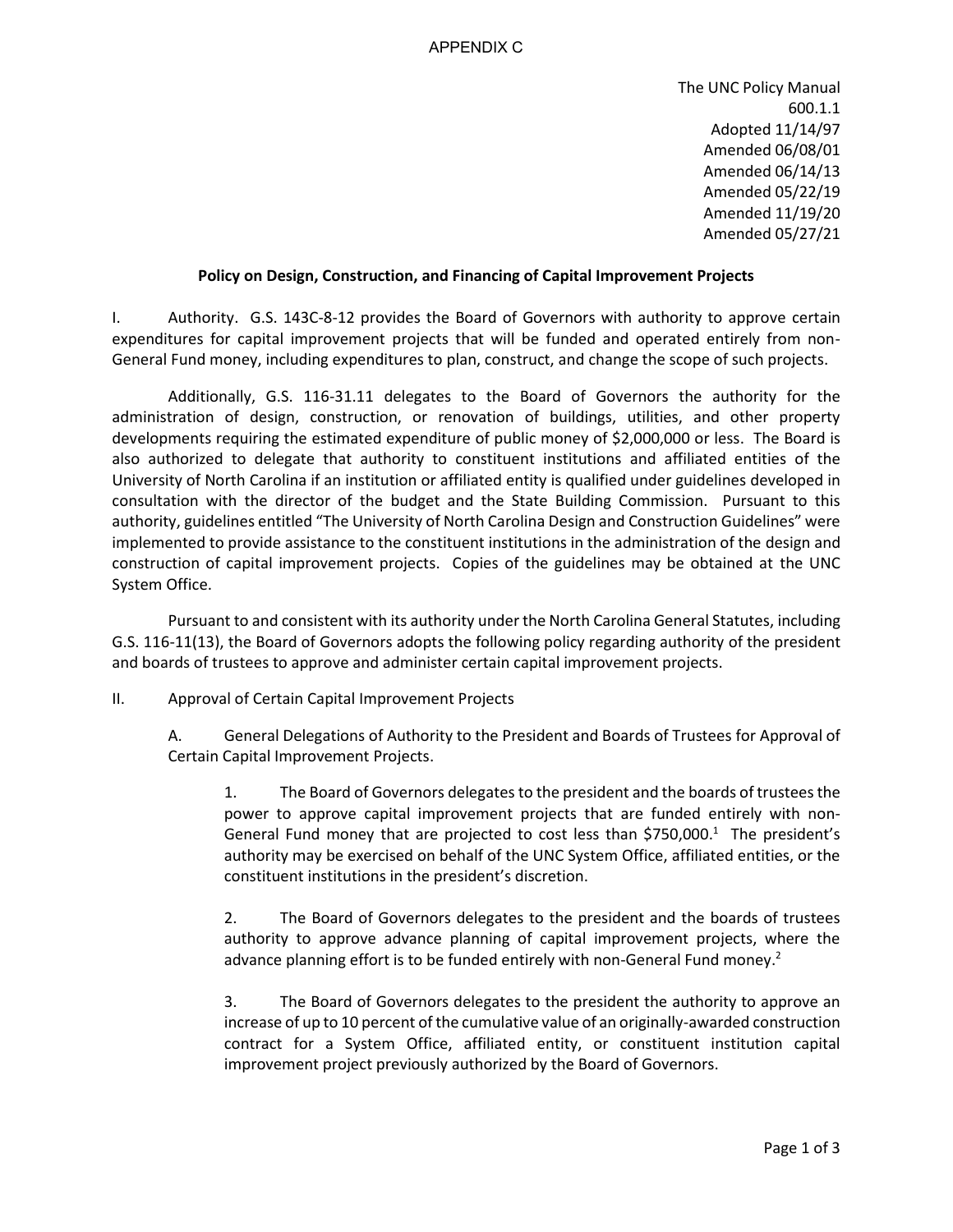## APPENDIX C

4. After the long-term financing of a capital improvement project has been approved in accordance with statutory requirements, the president may approve interim financing or bank loans as a means of short-term financing. The president shall report any such actions to the Committee on Budget and Finance at its next meeting.

B. Additional Delegations of Authority to the President and Boards of Trustees for Approval of Capital Improvement Projects.

1. The Board of Governors may delegate to the president additional authority to approve capital improvement projects funded entirely with non-General Fund money that are projected to cost less than  $$1,000,000.<sup>3</sup>$ 

2. Upon request by the board of trustees of a constituent institution or affiliated entity and with the recommendation of the president, the Board of Governors may delegate to the board of trustees of a constituent institution or affiliated entity additional authority to approve capital improvement projects funded entirely with non-General Fund money that are projected to cost less than \$1,000,000.<sup>4</sup>

3. Should the Board of Governors delegate additional authority to one or more boards of trustees or affiliated entities consistent with paragraph 2., above, the president shall automatically receive authority to approve capital improvement projects at a level equal to the highest level of authority delegated to a board of trustees or affiliated entity. The president's authority may be exercised on behalf of the UNC System Office, affiliated entities, or the constituent institutions in the president's discretion.

4. The senior vice president for finance and administration, in consultation with the senior vice president and general counsel, shall establish the process by which a constituent institution may request and maintain delegated authority consistent with G.S. 143C-8-12 and other relevant state law. The minimum criteria a constituent institution must meet to receive and maintain authorization from the Board of Governors shall include, but not be limited to, performance of a written, comprehensive self-assessment that demonstrates:

a. The constituent institution has performed a written, comprehensive selfassessment that demonstrates it has the administrative, technical, and support resources necessary to properly carry out the delegated authority.

b. The chancellor has certified in writing that the constituent institution has the administrative, technical, and support resources necessary to properly carry out the delegated authority.

c. The constituent institution has a properly constituted and active campus capital project review committee comprised of individuals with sufficient technical expertise, strategic perspective and executive authority to perform the duties required herein.

d. The constituent institution has an individual on staff with substantial experience in managing capital improvement projects and the chancellor has designated that individual as the campus capital project coordinator.